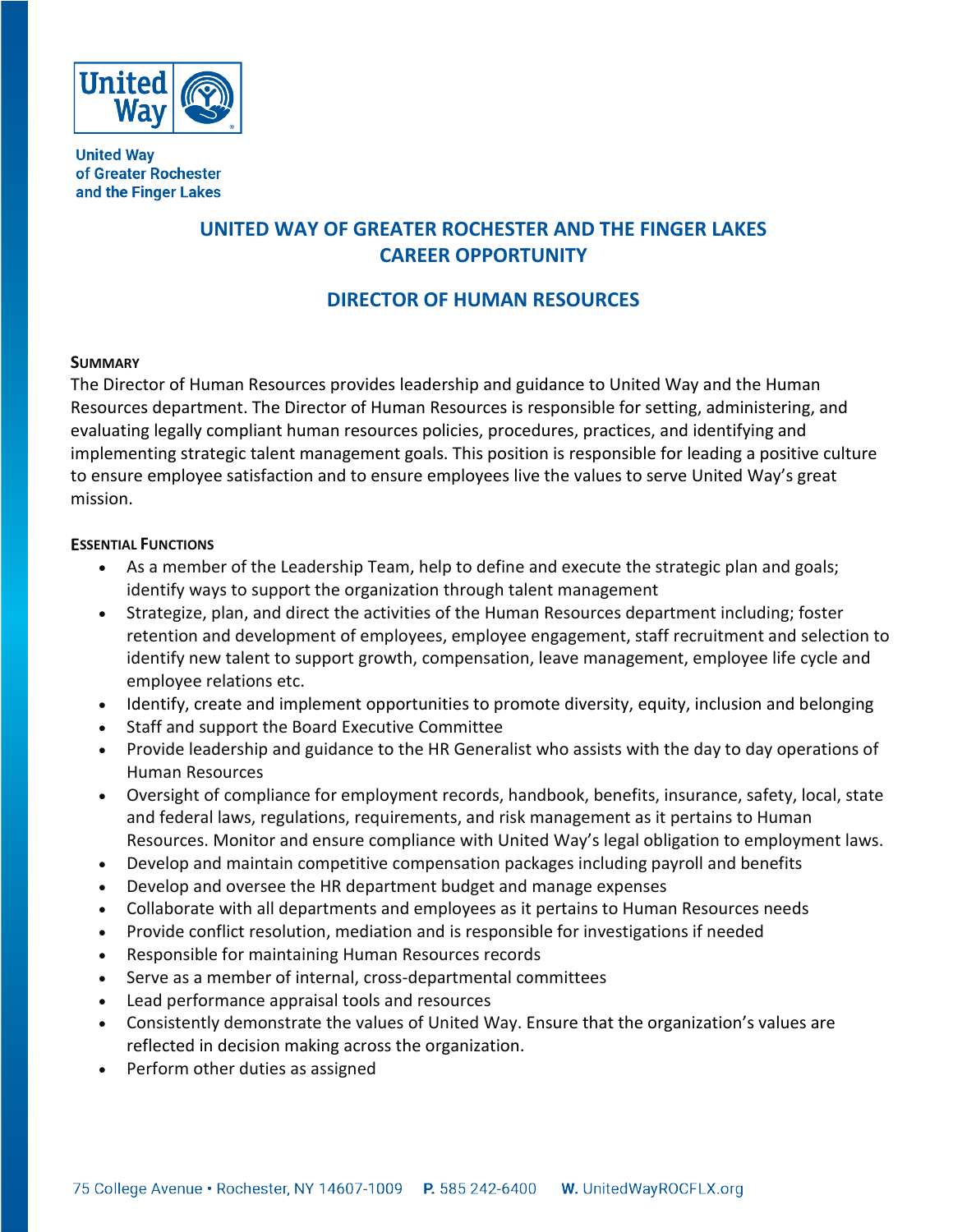## **SKILLS AND COMPETENCIES**

- Deep knowledge of broad-based HR functions
- Values diversity, equity and inclusion, possesses cultural humility
- Business acumen
- Strong leadership skills
- Analytical and problem-solving skills
- Expert knowledge of Federal and NYS employment-related laws and regulations
- Excellent verbal and written communication skills
- Interpersonal and conflict resolution skills
- Organizational skills and attention to detail
- Ability to maintain confidentiality

#### **FLSA CLASSIFICATION:** Exempt

**REPORTS TO:** President & Chief Executive Officer

#### **SUPERVISORY RESPONSIBILITY**

This position has supervisory responsibility

#### **TRAVEL**

Local travel may be required but is rare

#### **EDUCATION AND EXPERIENCE**

Bachelors' Degree in a related field with at least five years of human resources and supervisory/leadership experience or equivalent education and/or experience. SHRM or HRCI certification preferred.

#### **JOIN THE TEAM!**

United Way of Greater Rochester and the Finger Lakes is a dynamic and collaborative work environment comprised of dedicated professionals who are driven to make our community a better place. Join our team and make an impact serving our region with your time and talent.

#### **OUR MISSION**

Our mission is to unite the goodwill and resources of our community so that everyone can thrive. That means that our team is committed to working with local donors, businesses, not-for-profit program partners, municipalities and individuals to make this region stronger and more vibrant together.

#### **OUR VALUES**

Our core values define who we are and how we serve our community. United Way and our team members are caring, collaborative, equity-driven, innovative, respectful, results-oriented and trustworthy. United Way strives to ensure employees and external partners always feel valued, connected and empowered.

#### **WHAT WE OFFER**

- Competitive financial and wellness benefits
- Generous paid time off, retirement plan, and other fringe benefits
- Hybrid working arrangements
- Opportunities to give back to the community in life-changing ways
- Paid professional development
- Team events and internal committees for connection opportunities and fun!

## **United Way of Greater Rochester and the Finger Lakes**